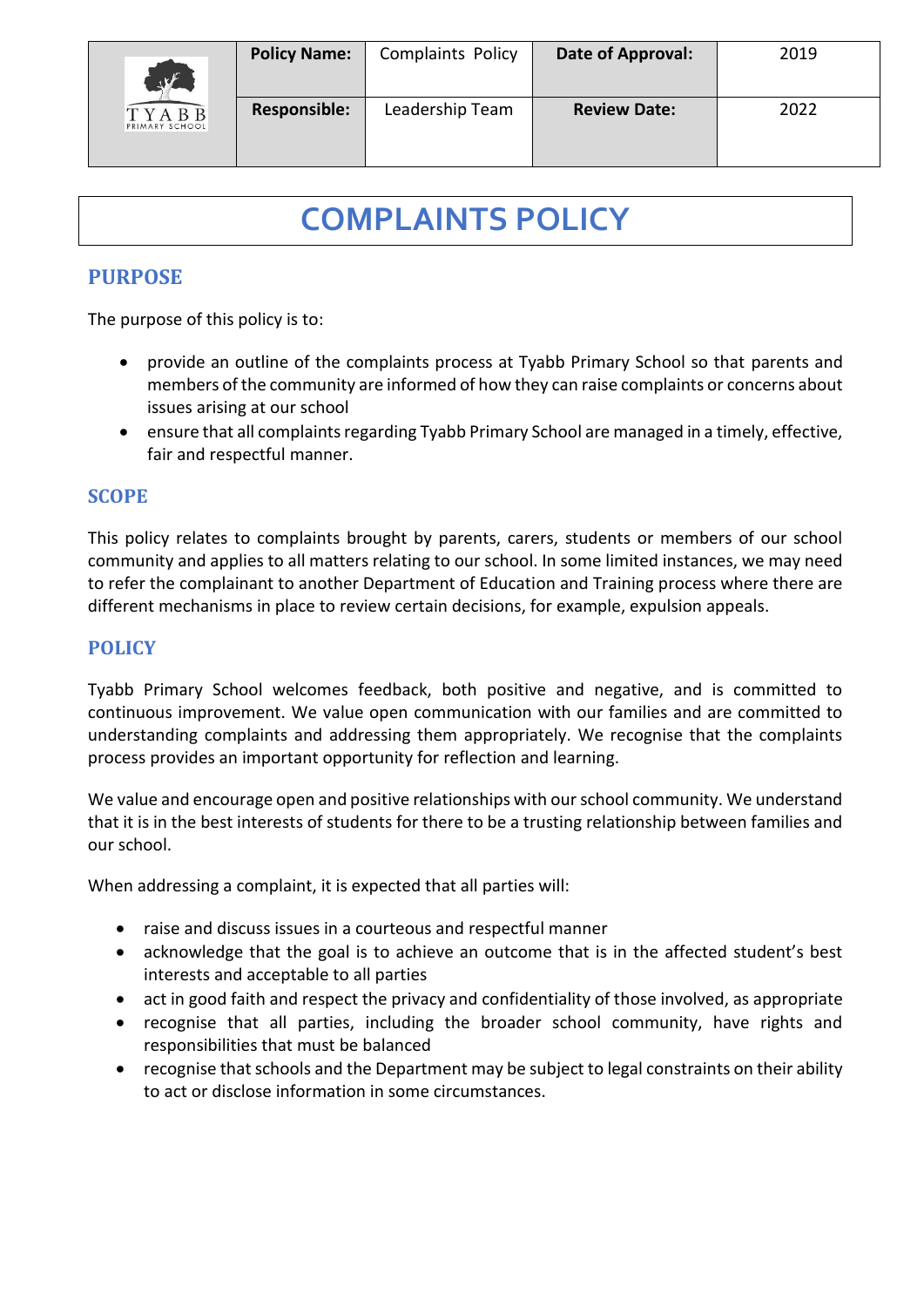#### **Preparation for raising a concern or complaint**

Tyabb Primary School encourages parents, carers or members of the community who may wish to submit a complaint to:

- carefully consider the issues you would like to discuss
- remember you may not have all the facts relating to the issues that you want to raise
- think about how the matter could be resolved
- be informed by checking the policies and guidelines set by the Department and Tyabb Primary School (see "Further Information and Resources" section below).

#### **Complaints process**

Tyabb Primary School is always happy to discuss with parents/carers and community members any concerns that they may have. Concerns in the first instance should be directed to either the class teacher or the Principal. Where possible, school staff will work with you to ensure that your concerns are appropriately addressed.

Where concerns cannot be resolved in this way, parents or community members may wish to make a formal complaint to the Principal.

If you would like to make a formal complaint, in most cases, depending on the nature of the complaint raised, our school will first seek to understand the issues and will then convene a resolution meeting with the aim of resolving the complaint together. The following process will apply:

- 1. **Complaint received:** Please either email, telephone or arrange a meeting through the front office with the Principal, to outline your complaint so that we can fully understand what the issues are. We can discuss your complaint in a way that is convenient for you, whether in writing, in person or over the phone.
- 2. **Information gathering:** Depending on the issues raised in the complaint, the Principal or nominee may need to gather further information to properly understand the situation. This process may also involve speaking to others to obtain details about the situation or the concerns raised.
- 3. **Response:** Where possible, a resolution meeting will be arranged with the Principal to discuss the complaint with the objective of reaching a resolution satisfactory to all parties. If after the resolution meeting we are unable to resolve the complaint together, we will work with you to produce a written summary of the complaint in the event you would like to take further action about it. In some circumstances, the Principal may determine that a resolution meeting would not appropriate. In this situation, a response to the complaint will be provided in writing.

We recommend including the above procedures for a resolution meeting to take place as part of your complaints process. A face-to-face resolution meeting provides the best opportunity to repair relationships between complainants and the school.

4. **Timelines:** Tyabb Primary School will acknowledge receipt of your complaint as soon as possible (usually within 48 hours) and will seek to resolve complaints in a timely manner. Depending on the complexity of the complaint, Tyabb Primary School may need some time to gather enough information to fully understand the circumstances of your complaint.